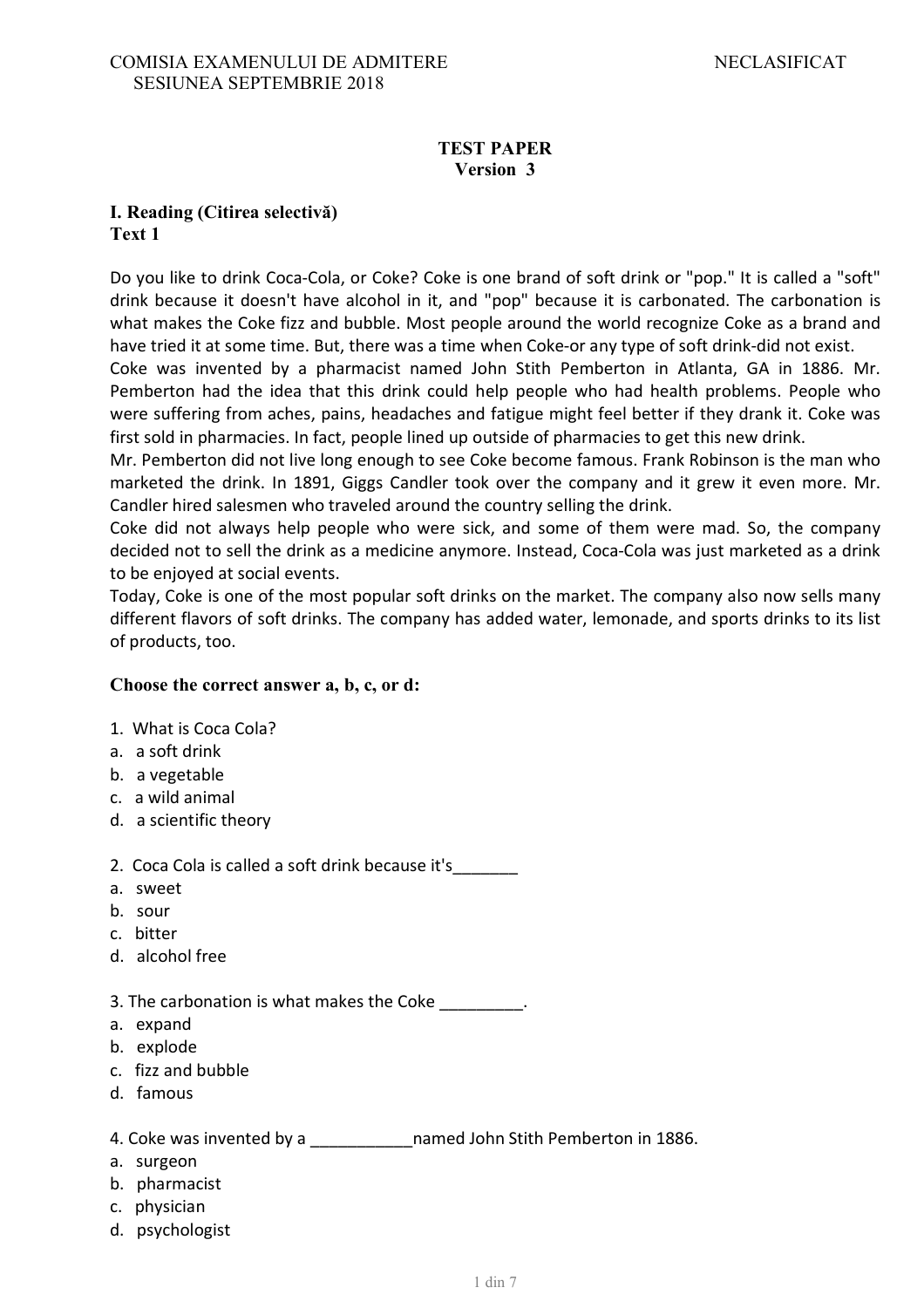- 5. Mr. Pemberton thought that this drink could help people who had  $\qquad \qquad$ .
- a. marital issues
- b. health problems
- c. emotional issues
- d. money issues

6. Mr. Pemberton lived long enough to see Coke become famous.

- a. True
- b. False
- c. Not stated
- d. Both A and B

7. Who marketed the drink?

- a. Frank Robinson
- b. Mr. Pemberton
- c. Giggs Candler
- d. None of the above
- 8. When did Giggs Candler take over the company?
- a. Not stated
- b. In 1796
- c. In 1891
- d. In 1886
- 9. Why did the company decide not to sell the drink as a medicine or drug?
- a. Because they didn't want to pay extra taxes.
- b. Because they already had a huge profit.
- c. Because they reinvested in research and education.
- d. Because Coke did not always help people who were sick, and some of them were mad.

10. Is Coke still popular today ?

- a. No, it's not.
- b. Yes, it is.
- c. In summer
- d. Yes, but only in the USA.

### Text 2 (Citirea cu atentie)

Chinese New Year is the biggest holiday in China, occurring on the last day of the last month of the Chinese calendar, which does not coincide with the December 31st, but instead falls between January 21st and February 20th.

The celebrations are held all over the country and normally last for two weeks, making it the longest festival in China.

During the celebrations, you can see incredible decorations such as dragons, lanterns, flowers, as well as fireworks and people dressed in traditional Chinese clothing. Windows and doors are usually decorated with red color papercuts to symbolize good fortune, wealth and longevity.

This festival honors both Chinese deities and historical figures.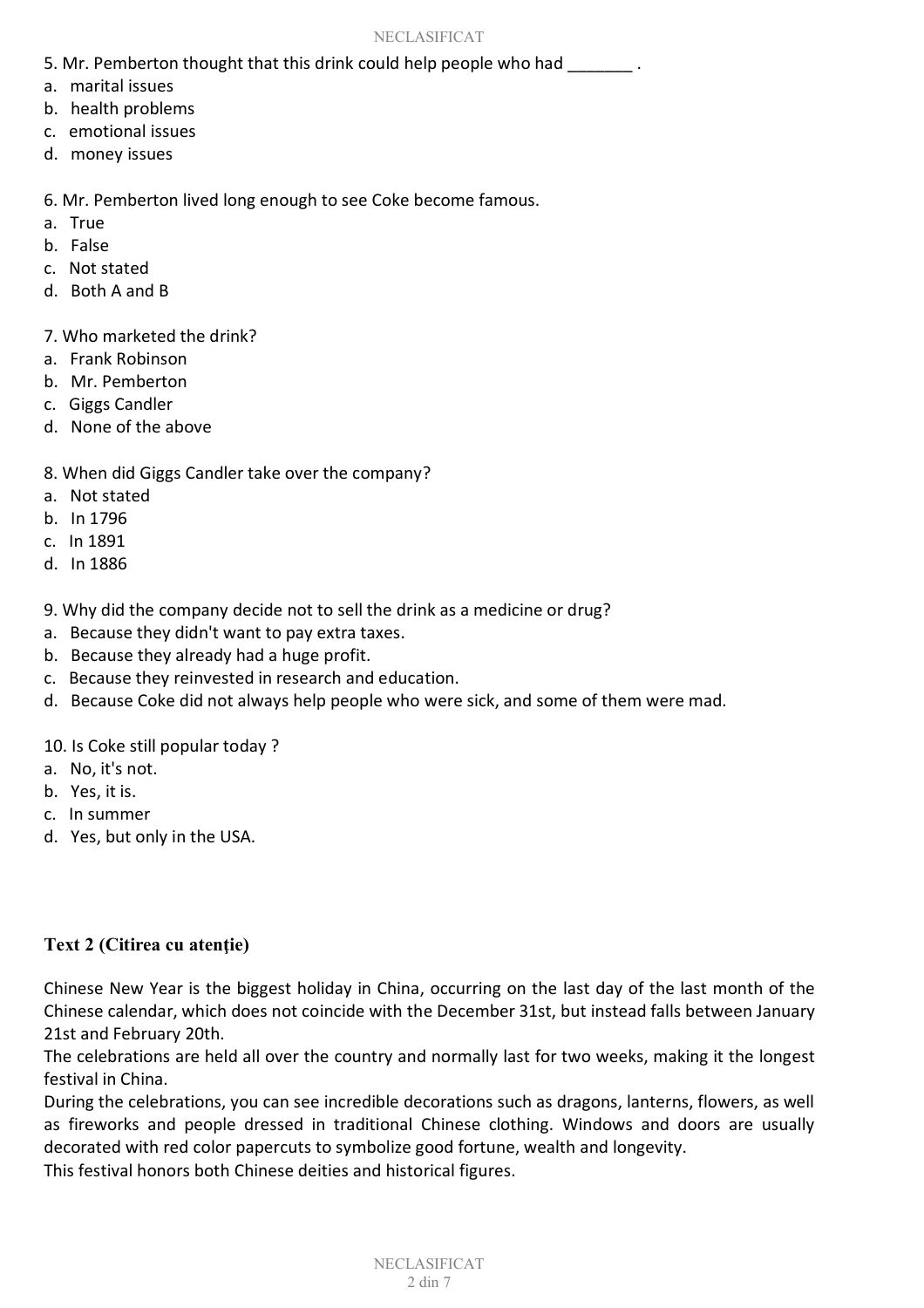### **Choose the one correct answer a, b, c or d.**

- 11. Chinese New Year is celebrated
- a. on December 31st
- b. between January 21st and February 20th
- c. on the fourth Thursday of November
- d. every March
- 12. The celebrations normaly last for  $\qquad \qquad$ .
- a. three weeks
- b. five days
- c. 2 years
- d. two weeks
- 13. During the festival, people wear example.
- a. traditional clothes
- b. casual clothes
- c. bright colored uniforms
- d. sun glasses

14. Windows and doors are usually decorated with red color papercuts to symbolize  $\qquad -1$ .

- a. good fortune
- b. wealth and longevity
- c. dragons
- d. both A and B
- 15. The festival honors\_\_\_\_\_\_\_\_\_.
- a. Qin Dynasty
- b. Chinese farmers
- c. Native Americans
- d. Chinese gods and historical figures

### **II Grammar and Vocabulary**

# **Grammar**

### **Choose the best answer a, b, c or d:**

- 16. Jack has been reading two hours.
- a. for
- b. from
- c. since
- d. at

#### 17. If the weather had been fine fishing.

- a. we will go
- b. we would go
- c. we would have gone
- d. go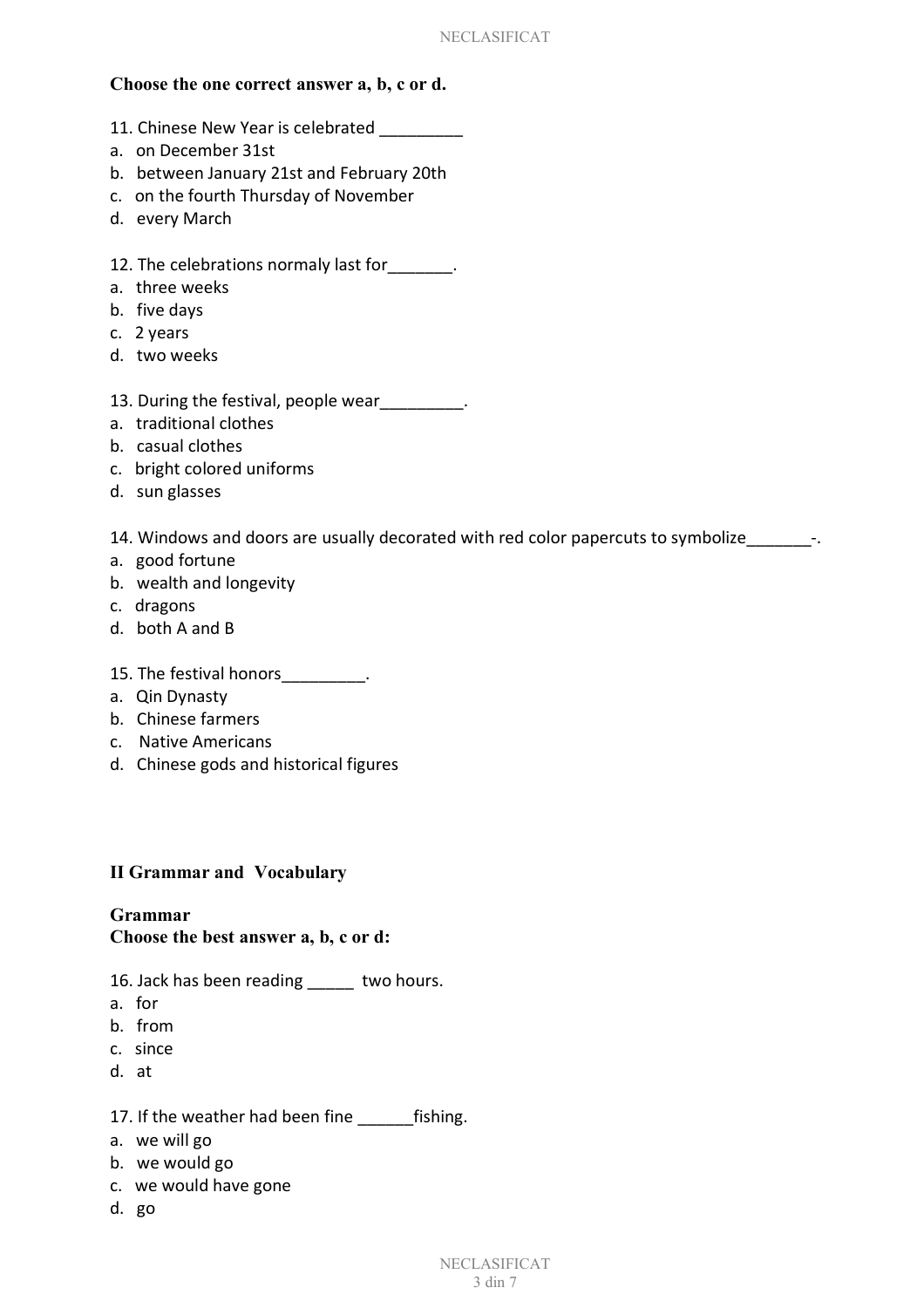- 18. You don't like Sam, ?
- a. have you
- b. do you
- c. don't you
- d. are you

19. John is \_\_\_\_\_\_\_ than Mike.

- a. tall
- b. taller
- c. the tallest
- d. more taller
- 20. I'm sorry I don't have a computer.
- a. I wish I had one.
- b. I wish I having one.
- c. I wish I had had one.
- d. I don't need one.
- 21. "Shut the door," Alice said.
- a. Alice told me not to shut the door.
- b. Alice told me to not shut the door.
- c. Alice told me to help her with her homework.
- d. Alice told me to shut the door.

22.

- a. Whose bag is this?
- b. Who's bag is this?
- c. Who is this bag?
- d. This bag is who?
- 23. When I entered the room, Jane \_\_\_\_\_\_\_ tv.
- a. will watch
- b. was watch
- c. was watching
- d. watched

24. Where my white T-shirt, mum?

- a. is
- b. are
- c. am
- d. were
- 25. Steve is not at home. He \_\_\_\_\_ ten minutes ago.
- a. leaves
- b. left
- c. live
- d. lived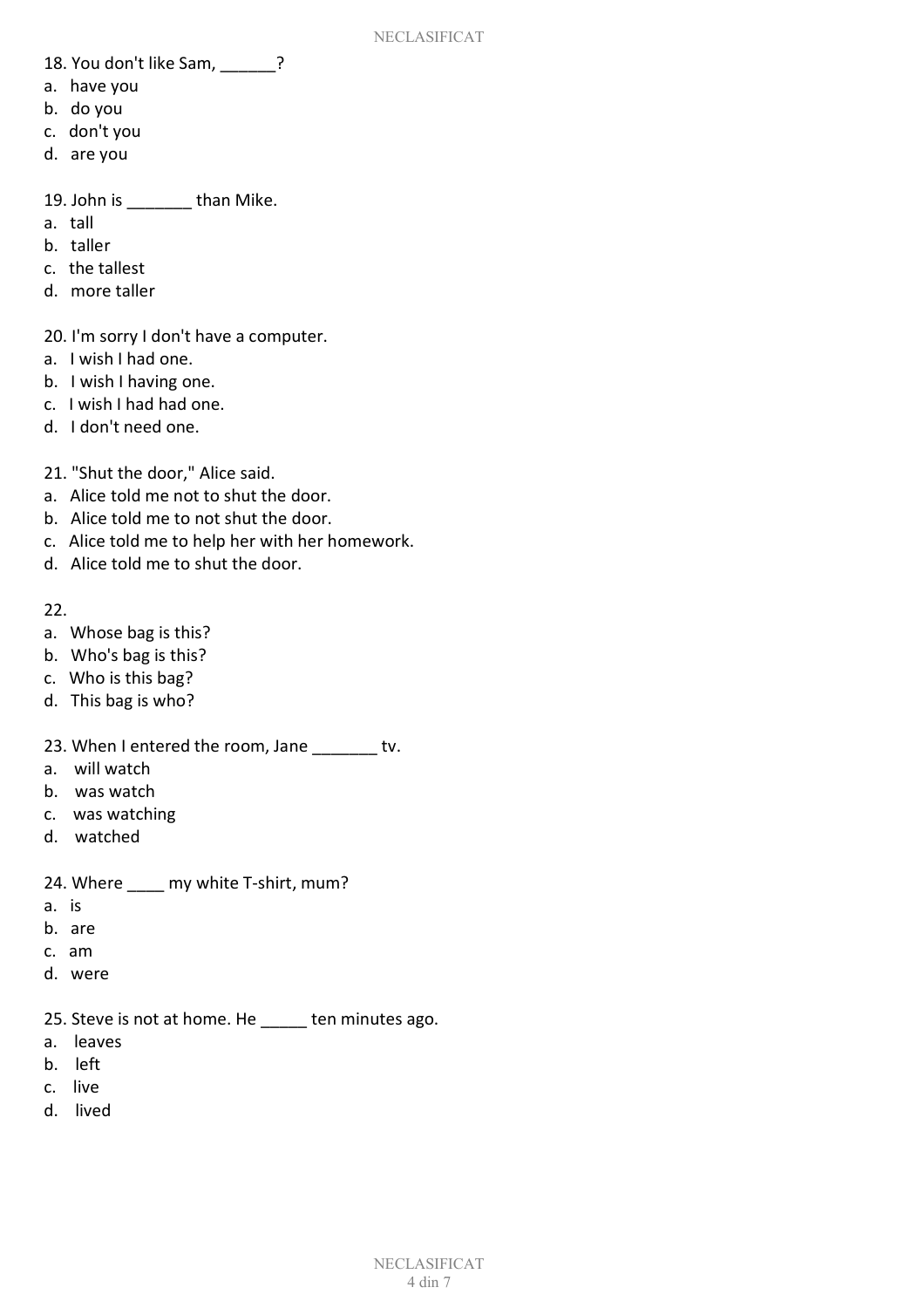## **Vocabulary Select the best answer a, b, c or d:**

- 26. After September, \_\_\_\_\_\_\_ comes.
- a. November
- b. January
- c. April
- d. October

### 27. It's morning. Harry is having \_\_\_\_.

- a. lunch
- b. breakfast
- c. supper
- d. dinner

### 28. She has been quite nervous lately, waiting for the test \_\_\_\_\_\_.

- a. ability
- b. traffic
- c. results
- d. privilege

### 29. Li was born in Japan. He is \_\_\_\_\_\_.

- a. Chinese
- b. Japanese
- c. British
- d. American

#### 30. My mother's mother is my  $\qquad \qquad$ .

- a. brother
- b. aunt
- c. grandmother
- d. uncle
- 31. How are you today?
- a. I'm fine, thanks.
- b. Yes, they are speaking English.
- c. Three weeks ago.
- d. Tom is not at home. He went to the movies.

32. Pele is perhaps the most\_\_\_\_\_\_ soccer player of all time.

- a. fame
- b. famous
- c. perform
- d. good

#### 33. What's your job?

- a. I'm a taxi driver.
- b. Samantha lives in a small flat.
- c. She is very beautiful, isn't she?
- d. Are you happy?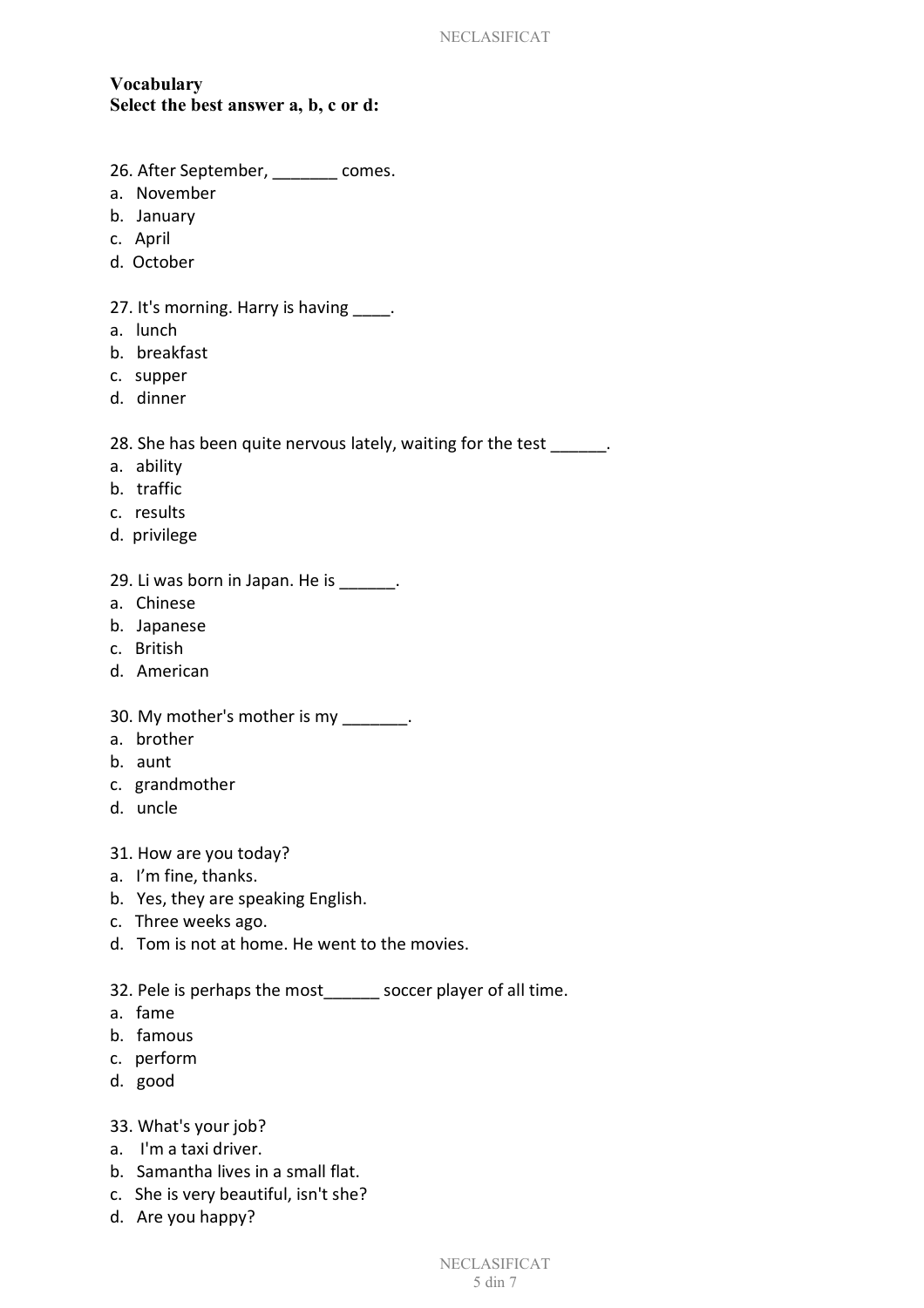- 34. What's the day today?
- a. It's summer.
- b. It's December.
- c. It's Monday.
- d. It's Adam.

35. Mary works in a shoe shop.

- a. She sells icecream.
- b. She sells vegetables.
- c. She sells clothes.
- d. She sells shoes.

# **III. Writing Choose the best answer a, b, c or d:**

36.

- a. Do you live with your parents?
- b. Your live parents with you do?
- c. With your parens live do you?
- d. Do your with parents live you?

37.

- a. They flying to are tomorrow Munich.
- b. They to Munich are tomorrow flying.
- c. They are flying to Munich tomorrow.
- d. Tomorrow are they flying Munich to.
- 38. Choose the right **synonym** for the underlined word: That's a very foolish question.
- a. silly
- b. polite
- c. intelligent
- d. smart
- 39. Choose the right **antonym** for the underlined word: The test was easy.
- a. a piece of cake
- b. difficult
- c. uncomplicated
- d. elementary
- 40. What does the word "catastrophy" mean?
- It means \_\_\_\_\_\_\_\_. a. disaster
- 
- b. fortune
- c. storm
- d. rainy weather